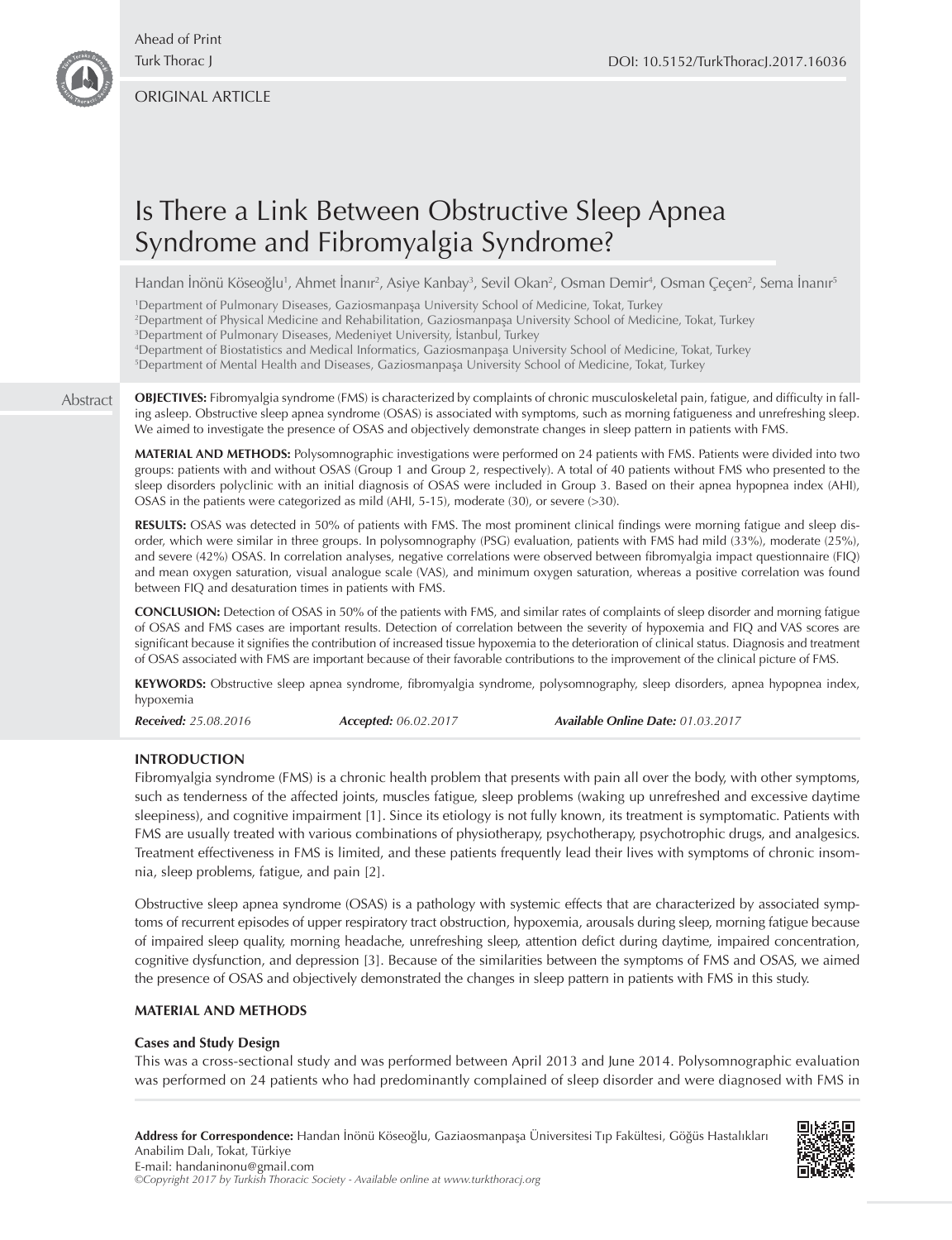The Clinics of Physical Therapy and Rehabilitation in our hospital. Patients with FMS were divided into two groups: patients with and without OSAS (Group 1 and Group 2, respectively). A total of 40 patients who were evaluated with the an initial diagnosis of OSAS in the clinics of sleep disorder but were found to be devoid of FMS following assessments performed in the Department of Physical Therapy and Rehabilitation were determined as the control group (Group 3). Diagnosis of FMS was based on the criteria established by The American College of Rheumatology [4]. Data related to demographic characteristics, sleep patterns, medical history, medication use, and habits were retrieved using a standardized questionnaire survey administered before the sleep study.

For evaluating pain, the visual analogue scale (VAS) was used. Pain threshold was evaluated using an algometer. The pressure algometer used in this study (JTECH, Commander™) was connected to a dial that can measure pressure in kg or libres with a round rubber pressure measurement tip in the form of a disk of 1 cm diameter. By holding the dial, the operator can apply pressure on the predetermined points. During the assessments, at the first instance of pressure pain felt by the patient, the algometer was taken away from the body, and the value displayed on the indicator was recorded. Measurements were repeated for three times, and the average of these values was taken into consideration.

Back depression scale (BDS), back anxiety scale (BAS), and fibromyalgia impact questionnaire (FIQ) forms were completed by the study groups. BDS, which consists of a total of 21 questions, was developed in the year 1967 by Beck, and it is based on the evaluation of somatic, affective, and cognitive functions of the patient. It is designed in a questionnaire form, and the patients were requested to choose the responses most suitable to their condition. Each item consists of four sentences. These sentences are listed from neutral (0 point) to the most severe state (3 points). The maximum score is 63 points [5]. According to Beck et al., depression levels were classified based on BDS scores as follows: 0-13 points, no depression; 14-19 points, mild; 20-28 points, moderate; and 29-63 points, severe depression [6]. BAS is a Likert-type assessment scale consisting of 21 items, which measures the frequency of anxiety symptoms experienced by an individual. Each item is rated between 0 and 3 points. Higher total scores indicate the severity of anxiety experienced by an individual. Its validation and reliability studies have been performed in our country [7]. Based on BAS scores, 0-17 points, 18- 24 points, and ≥25 points indicate mild, moderate, and severe degrees of anxiety, respectively. FIQ was developed by Burchardt et al. to measure the functional state of patients with FMS [8]. It measures physical function, feeling oneself good, inability to go to work, feeling uneasy at work, pain, fatigueness, morning fatigueness, stiffness, anxiety, and depression. Apart from feeling oneself good, lower scores indicate recovery or mild impact of the disease on the patient. FIQ is completed by the patient and takes approximately 5 min to complete. Validation and reliability studies of FIQ have been performed [9]. This study was in compliance with the principles outlined in the Declaration of Helsinki and was approved by the Local Ethical Committee. Written informed consent was obtained from all the patients.

### **PSG Evaluation**

Overnight PSG was performed in all patients using a 55-channel polysomnograph (Alice® Sleepware, Philips Respironics, PA, USA) and included the following variables: electrooculograms (two channels), electroencephalograms (four channels), electromyograms of the submental muscles (one channel) and anterior tibialis muscle of both legs (two channels), electrocardiograms, airflow measurements (with oronasal thermistor and nasal cannula pressure transducer), body position sensor that discerns changes in the body position during sleep, and a snore sensor for the detection of snoring vibrations. Respiratory efforts of chest and abdominal muscles (two channels) were recorded using piezoelectric belts and arterial oxyhemoglobin saturation (SaO<sub>2</sub>: one channel) using pulse oximetry with a finger probe. The recordings were scored according to the standard criteria of American Academy of Sleep Medicine (AASM). Apnea was defined as ≥90% decrease in the air flow amplitude persisting for at least 10 s relative to the baseline amplitude. AASM has provided two definitions for hypopnea. The recommended definition is a ≥30% decrease in the air flow amplitude relative to the baseline values associated with ≥4% oxygen desaturation, all sustaining for at least 10 s. Alternative definition is expressed as ≥50% decrease in the air flow amplitude relative to the baseline values associated with a ≥3% oxygen desaturation or arousal from sleep, all sustaining for at least 10 s. In our study, hypopnea was determined according to the alternative definition [10]. Apnea hypopnea index (AHI) was calculated as the number of apneic plus hypopneic episodes per hour of sleep. Patients with AHI of ≥5 events/h were diagnosed with OSAS. Based on their AHI scores, the patients were categorized into mild (AHI, 5-15), moderate (AHI, 15-30), and severe OSAS (AHI, >30) groups according to the AASM Task Force criteria [11]. Oxygen desaturation index (ODI) was defined as the total number of measurements of oxyhemoglobin desaturation of ≥4% within ≥10 s-<3 min from the baseline divided by the total sleep time.

#### **Statistical Analysis**

Chi-square tests were used to investigate the correlations (if any) between qualitative variables. Quantitative variables were presented as arithmetic mean ± standard deviation and qualitative variables as numbers and percentages. For the difference between the groups, the independent Samples t-test was used, and for the correlation analysis, the Pearson correlation coefficient was used. Covariance analysis was used to compare the differences among the groups. For multiple comparison, the Bonferroni test was used. P values were adjusted according to age and body mass index (BMI) values. P values less than 0.05 were considered to be statistically significant. Calculations were performed using a pre-prepared statistical software (IBM SPSS Statistics 19, (IBM SPSS; IBM Co., Somers, NY, USA).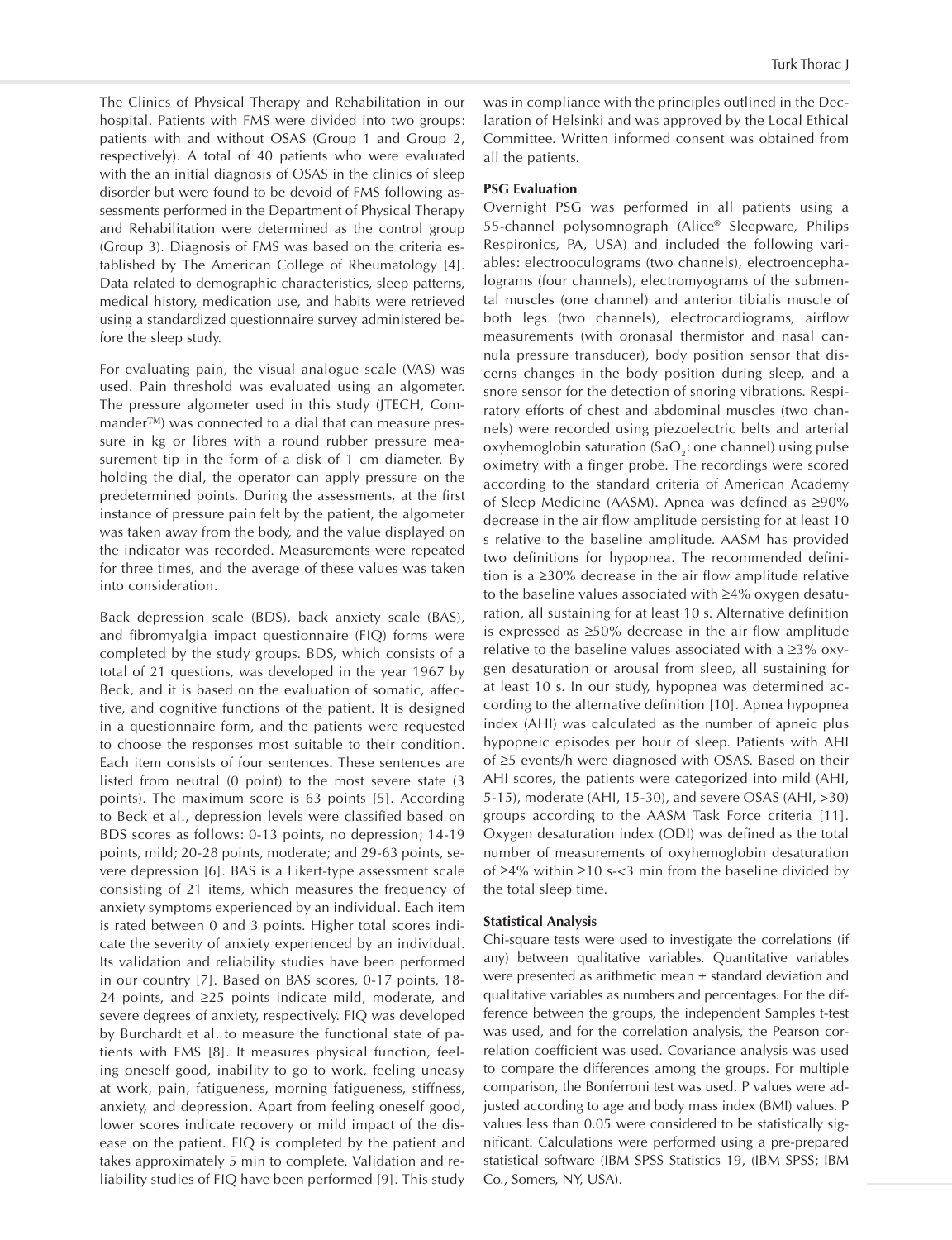### **RESULTS**

A total of 64 patients (females, n=28, 44% and males, n=36, 56%) were included in the study. Mean age (48.39±9.47 years) and mean BMI  $(48.39\pm9.47 \text{ kg/m}^2)$  of all the groups were also calculated. Groups 1, 2, and 3 consisted of 12, 12, and 40 patients, respectively. A significant intergroup difference was observed in terms of gender, age, and BMI of the patients. In this study, p values were adjusted according to age and BMI values. In patients with FMS (Groups 1 and 2), higher mean VAS, tender points, FIQ, and Beck anxiety-depression scores but lower mean algometry scores were found compared with those in patients without FMS (Group 3). The most predominant clinical findings were complaints of morning fatigue and sleep disorder, which were at similar rates in the three groups. No intergroup difference was detected for additional concomitant diseases, including diabetes mellitus, chronic obstructive pulmonary disease, coronary artery disease, and goiter (p>0.05). Demographic characteristics and FMS-related symptoms are indicated in Table 1.

The groups were compared with respect to PSG findings, and longer sleep latencies were seen in Group 2 (FMS positive, OSAS negative group) (p=0.004). Stages of non-rapid eye movement (NREM) sleep and rapid eye movement (REM) sleep were similar between the groups with respect to their duration and percentages (p>0.05). Mean AHI and arousal index (ARI) scores were significantly different between the three groups (p<0.001), but mean AHI and ARI were similar between Group 1 (FMS positive, OSAS positive group) and Group 3 (FMS negative, OSAS positive group). OSAS has been detected in 50% of patients with FMS. Patients with FMS had mild (33%), moderate (25%), and severe (42%) OSAS (Group 1). In Group 3 (OSAS positive, FMS negative group), mild, moderate, and severe OSAS were seen in 15%, 20%, and 65% of the patients, respectively. PSG findings of the groups are shown in v 2. PSG findings of patients with FMS were evaluated, and alpha intrusions were detected in 11 of 24 patients. These activations were seen in NREM stages 2 and 3.

In correlation analyses, negative correlation was observed in all cases between sleep latencies and algometry scores (r=-0.28, p=0.022) (Figure 1). In patients with FMS, negative

|                                      | Group 1<br>$FMS (+) OSAS(+)$ | Group 2<br>$FMS (+) OSAS(-)$   | Group 3<br>$FMS(-)$ OSAS $(+)$ |              |  |  |  |
|--------------------------------------|------------------------------|--------------------------------|--------------------------------|--------------|--|--|--|
|                                      | $(n=12)$                     | $(n=12)$                       | $(n=40)$                       | $\mathbf{p}$ |  |  |  |
| Age (year) $a$                       | $51.75 \pm 8.00^a$           | $39.92 \pm 8.25^{\rm b}$       | $50.88 \pm 8.3$ <sup>a</sup>   | < 0.001      |  |  |  |
| Gender                               |                              |                                |                                |              |  |  |  |
| Female, n (%)                        | $9(75)$ <sup>a</sup>         | 12 (100) <sup>a</sup>          | $7(17.5)^{b}$                  | < 0.001      |  |  |  |
| Male, $n$ $\left(\frac{9}{6}\right)$ | 3(25) <sup>a</sup>           | $0 (0)$ <sup>a</sup>           | 33 $(82.5)^{b}$                |              |  |  |  |
| BMI $(kg/m^2)^*$                     | 40.66±11.53 <sup>a</sup>     | $28.65 \pm 5.20^b$             | $32.28 \pm 5.42^b$             | < 0.001      |  |  |  |
| Chronic pain duration (year)*        | $6.00{\pm}4.54$              | $2.46 \pm 2.71$                | $2.3 \pm 5.98$                 | 0.122        |  |  |  |
| $VAS^*$                              | $7.00 \pm 1.00$ <sup>a</sup> | $7.00 \pm 1.00^a$              | $2.00 \pm 3.00^b$              | < 0.001      |  |  |  |
| TP*                                  | $14.00 \pm 3.00^a$           | $15.00 \pm 3.00^a$             | $2.00 \pm 3.00^b$              | < 0.001      |  |  |  |
| Algometry*                           | $19.07 \pm 4.06^a$           | 18.28±4.96 <sup>a</sup>        | $21.95 \pm 3.54$ <sup>b</sup>  | 0.007        |  |  |  |
| $FIQ*$                               | 80.19±16.22 <sup>a</sup>     | $69.31 \pm 14.15$ <sup>a</sup> | 25.38±23.2 <sup>b</sup>        | < 0.001      |  |  |  |
| BDS*                                 | 19.00±7.00 <sup>a</sup>      | 20.00±12.00 <sup>a</sup>       | $6.00 \pm 5.00$ <sup>b</sup>   | < 0.001      |  |  |  |
| $BAS^*$                              | 19.00±7.00 <sup>a</sup>      | 31.00±14.00 <sup>a</sup>       | $10.00 \pm 7.00^{\rm b}$       | < 0.001      |  |  |  |
| Symptoms, $n\frac{6}{6}$             |                              |                                |                                |              |  |  |  |
| Chronic widespread pain              | 10 (90.9) <sup>a</sup>       | $10(83.3)$ <sup>a</sup>        | $8(20)^{b}$                    | < 0.001      |  |  |  |
| Sleep disorder                       | 11 (100)                     | 10(83.3)                       | 35 (87.5)                      | 0.401        |  |  |  |
| Fatigue, weakness                    | 11(100) <sup>a</sup>         | 12 (100) <sup>a</sup>          | $23(57.5)^{b}$                 | 0.001        |  |  |  |
| Concentration disturbance            | 8(72.7) <sup>a</sup>         | 8(66.7) <sup>ab</sup>          | 12(30) <sup>b</sup>            | 0.009        |  |  |  |
| Headache                             | $9(81.8)^a$                  | 12 (100) <sup>a</sup>          | $16(40)$ <sup>b</sup>          | < 0.001      |  |  |  |
| Paresthesia                          | 8(72.7)                      | 6(50)                          | 18(45)                         | 0.265        |  |  |  |
| Stiffness                            | 8(72.7) <sup>a</sup>         | $10(83.3)$ <sup>a</sup>        | $10(25)^{b}$                   | < 0.001      |  |  |  |
| Swelling sensation                   | $9(81.8)^a$                  | $10(83.3)$ <sup>a</sup>        | $9(22.5)^{b}$                  | < 0.001      |  |  |  |
| Morning fatigue                      | 11 (91.6)                    | 10(83.3)                       | 26(65)                         | 0.064        |  |  |  |
|                                      |                              |                                |                                |              |  |  |  |

\*Mean±standard deviation. FMS: fibromyalgia syndrome; BMI: Body Mass Index; VAS: visual analogue scale; TP: tender points; FIQ: fibromyalgia impact questionnaire; BDS: Back depression scale; BAS: Back anxiety scale

a,bEach different superscript indicates the statistical significance

# **Table 1.** Demographic and clinical findings of study groups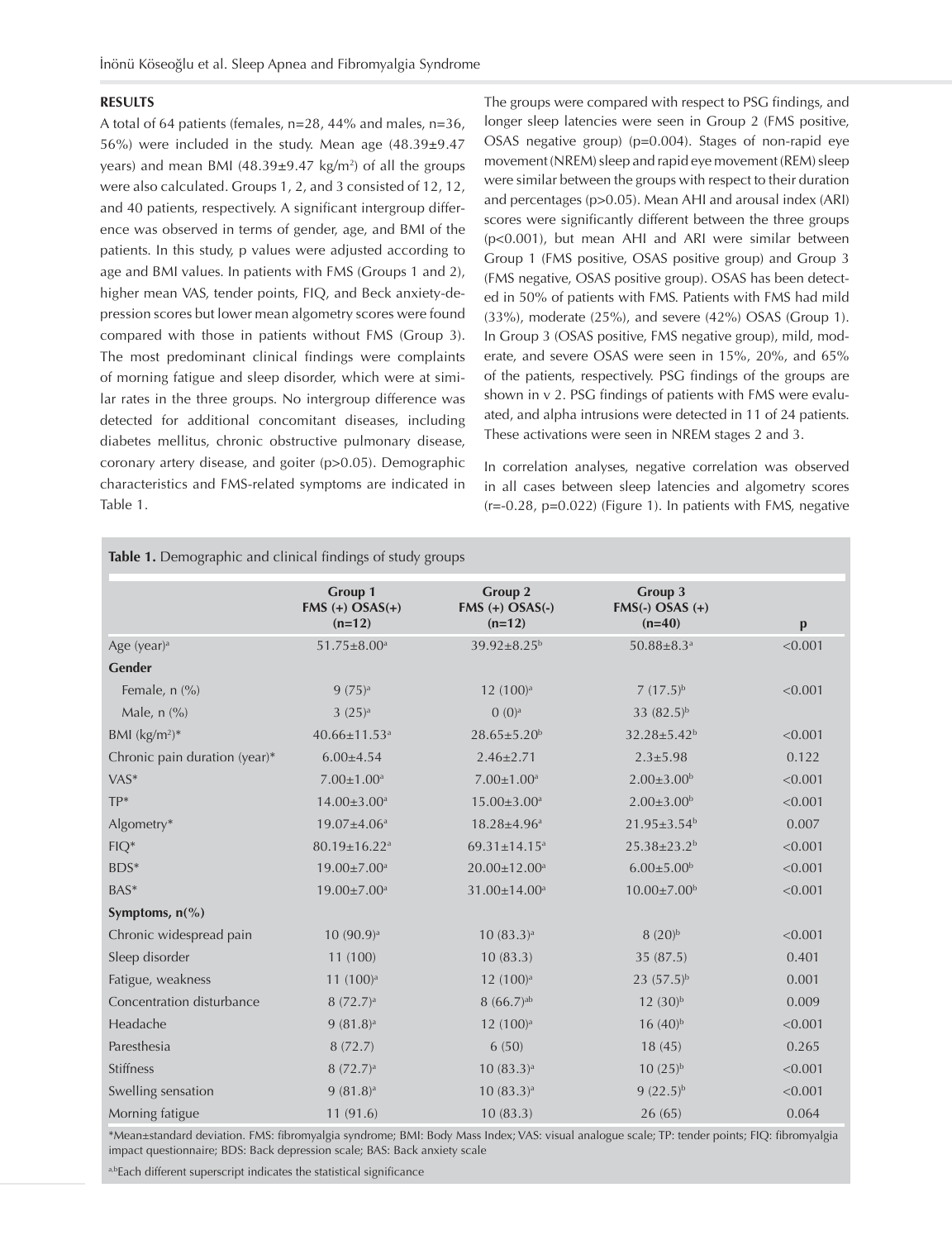|  |  |  | <b>Table 2.</b> Polysomnographic findings of study groups |  |  |  |  |
|--|--|--|-----------------------------------------------------------|--|--|--|--|
|--|--|--|-----------------------------------------------------------|--|--|--|--|

|                                                   | Group 1<br>$FMS (+) OSAS(+)$<br>$(n=12)$ | Group 2<br>$FMS (+) OSAS(-)$<br>$(n=12)$ | Group 3<br>$FMS(-)$ OSAS $(+)$<br>$(n=40)$ | $\mathbf{p}$ |
|---------------------------------------------------|------------------------------------------|------------------------------------------|--------------------------------------------|--------------|
| Total sleep time (minute)                         | 377.42±52.65                             | 353.04±61.78                             | 363.34±53.35                               | 0.551        |
| Sleep latency (minute)                            | $15.00 \pm 11.66^a$                      | 31.88±28.07 <sup>b</sup>                 | 14.88±10.32 <sup>a</sup>                   | 0.004        |
| REM (minute)*                                     | $62.67 \pm 31.93$                        | $56.71 \pm 21.39$                        | $64.23 \pm 30.15$                          | 0.736        |
| (9/0)                                             | $16.09 \pm 7.43$                         | $16.18 \pm 6.05$                         | $17.05 \pm 7.12$                           | 0.879        |
| Stage 1 (minute)*                                 | $40.08 \pm 21.42$                        | $26.33 \pm 12.89$                        | 45.98±28.57                                | 0.067        |
| (9/0)                                             | $10.95 \pm 5.71$                         | $8.01 \pm 5.07$                          | $12.86 \pm 8.48$                           | 0.147        |
| Stage 2 (minute)*                                 | $153.13 \pm 21.12$                       | $148.21 \pm 35.2$                        | 151.44±45.9                                | 0.954        |
| (9/0)                                             | $41.22 \pm 7.53$                         | $42.02 \pm 7.23$                         | $41.62 \pm 10.73$                          | 0.980        |
| Stage 3 (minute)*                                 | 121.54±48.28                             | 121.79±48.8                              | 101.94±47.31                               | 0.285        |
| (9/0)                                             | $31.73 \pm 10.51$                        | 33.82±11.37                              | 28.12±12.99                                | 0.320        |
| Sleep Efficiency (%)                              | $82.13 \pm 12.1$                         | 78.06±12.19                              | 79.07±11.03                                | 0.646        |
| <b>AHI</b>                                        | 33.86±28.93ª                             | $2.09 \pm 1.72$ <sup>b</sup>             | $43.83 \pm 26.68^a$                        | < 0.001      |
| <b>ARI</b>                                        | 36.49±22.25 <sup>a</sup>                 | $7.12 \pm 3.48$ <sup>b</sup>             | 49.57±23.65 <sup>a</sup>                   | 0.001        |
| Desaturation (%)                                  | 23.15±31.87                              | $0.16 \pm 0.33$                          | $12.82 \pm 23.53$                          | 0.062        |
| <b>ODI</b>                                        | 31.43±28.41ª                             | $2.21 \pm 1.98$ <sup>b</sup>             | 38.78±32.43ª                               | 0.001        |
| Minimum O <sub>2</sub> saturation<br>in night (%) | 73.25±14.39 <sup>a</sup>                 | $90.42 \pm 3.82^b$                       | 76.45±13.48 <sup>a</sup>                   | 0.002        |
| Average O <sub>2</sub> saturation<br>in night (%) | $91.42 \pm 5.82$ <sup>a</sup>            | $95.67 \pm 1.07^b$                       | $92.25 \pm 4.07$ <sup>a</sup>              | 0.025        |
| Severity of OSAS n (%)                            |                                          |                                          |                                            |              |
| Mild                                              | 4(33)                                    |                                          | 6(15)                                      |              |
| Moderate                                          | 3(25)                                    |                                          | 8(20)                                      | 0.277        |
| Severe                                            | 5(42)                                    |                                          | 26(65)                                     |              |

\*Sleep stages are given as minute and % of total sleep time. REM: Rapid Eye Movement; AHI: Apnea-Hypopnea Index; ARI: Arousal Index; ODI: oxygen desaturation index; Desaturation (%): Sleep time of SpO<sub>2</sub><90%

a,bEach different superscript indicates the statistical significance



**Figure 1.** Correlation between sleep latency and algometry

correlations were observed in FIQ and average oxygen saturation (r=-0.71; p<0.001) (Figure 2), VAS and average oxygen saturations (r=-0.458, p=0.02), and VAS and minimum oxy-



**Figure 2.** Correlation between average  $O_2$  saturation and FIQ FIQ: fibromyalgia impact questionnaire

gen saturations (r=-0.438, p=0.032) (Figure 3), while a positive correlation was observed between FIQ and desaturation times (r=0.69, p<0.001) (Figure 4).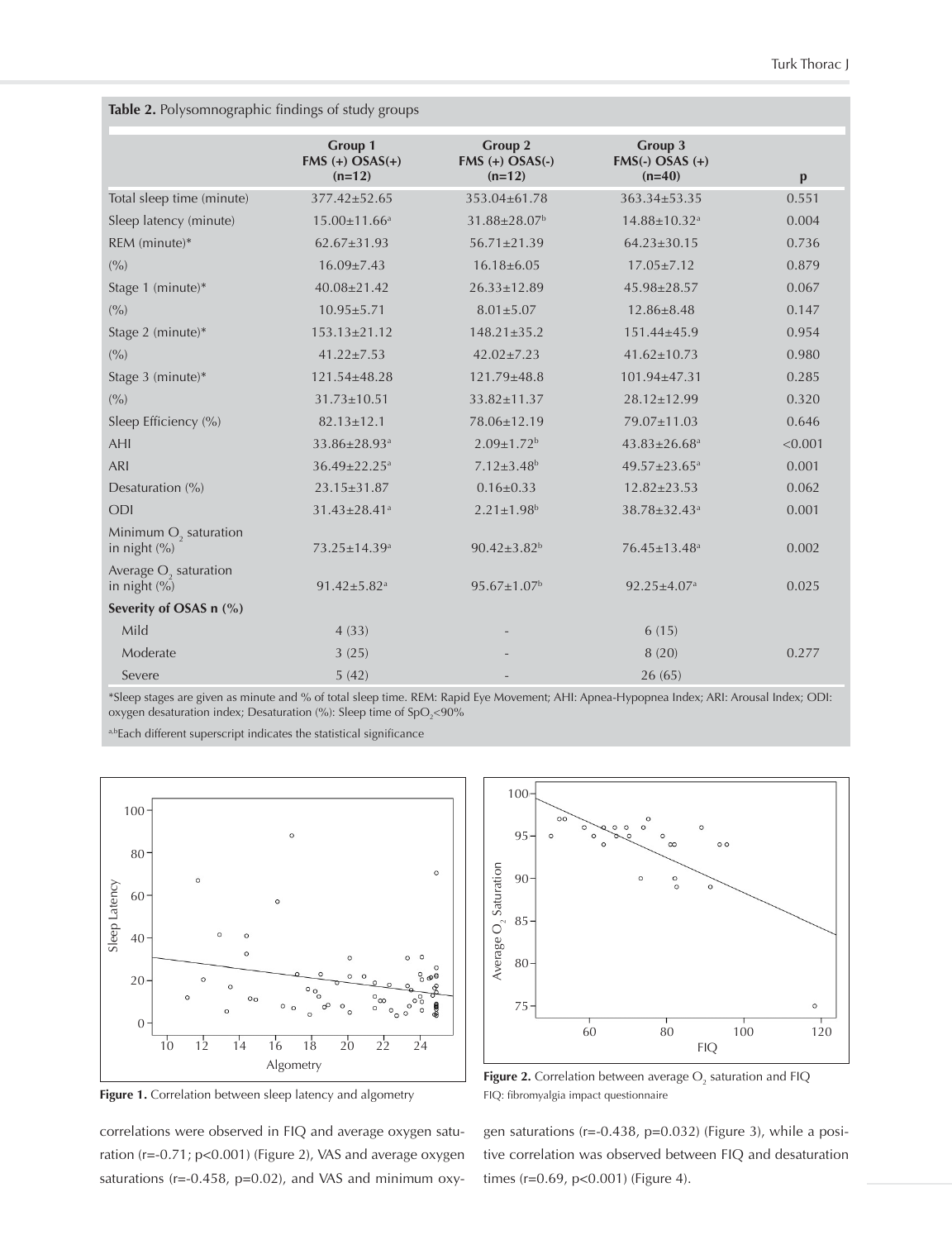

**Figure 3.** Correlation between minimum  $\mathrm{O}_2$  saturation and VAS VAS: visual analogue scale



**Figure 4.** Correlation between desaturation times and FIQ FIQ: fibromyalgia impact questionnaire

# **DISCUSSION**

The salient findings of the present study are as follows. First, OSAS was detected in 50% of patients with FMS. The second outcome is distraction of attention to common symptoms of sleep disorder and morning fatigue in both FMS (Group 1, Group 2) and OSAS (Group 3). The third result is the detection of a significant correlation between the degree and severity of hypoxemia as retrieved from the records of PSG, FIQ, and VAS scores, which are characteristic measures of FMS. These outcomes were significant because they demonstrated the contribution of increased tissue hypoxia to clinical deterioration in FMS.

Fibromyalgia syndrome is a chronic painful condition with unknown etiology characterized by tender trigger points, with painful response to pressure, widespread pain, and muscular hypersensitivity [12]. Other frequently seen concomitant symptoms include fatigue, joint stiffness, sleep disorders, depression, and anxiety [13]. Fibromyalgia syndrome can affect the quality of life via induction of functional impairment [14]. Its prevalence is estimated to range between 2% and 4% [15- 18]. It is observed in 3.4%-4.9% of females and 0.5%-1.6% of male patients with a female/male ratio of 6-9/1 [15,19].

In FMS, non-restorative sleep and morning fatigue are the most prominent symptoms [20-22]. The patients indicated their sleep as unrefreshening when they woke up, which signifies impaired sleep quality even if their sleep duration was normal. Impaired sleep quality is associated with fibromyalgia pain. Dysfunctional changes in the central nervous system (CNS) caused by chronic pain have been held responsible for sleep disorder. It has been suggested that in FMS, increased sympathetic activity in CNS and release of proinflammatory cytokines from glial cells adversely affects sleep quality. On the other hand, sleep has been suggested to have an impact on fibromyalgia symptoms, with an underlying immunological pathogenesis, and effects of mediator cytokines, such as TNF-α and IL1-β, involved in the sleep regulating regions of CNS on the the emergence of FMS symptoms have also been indicated [23]. In our study, complaints of sleep disorders were found in similar patients with FMS and OSAS. Similarly, the rates of morning fatigue, which is one of the most predominant symptoms of FMS, were not different between the groups. It should not be forgotten that the complaints of sleep disorder and morning fatigue, which are common symptoms of both FMS and OSAS, are extremely important because they are not related only to the underlying disease but are associated with other pathologies. Another outcome of our study is that sleep architecture is impaired in patients with FMS. PSG findings of the groups were compared, and longer sleep latencies were detected in patients with FMS and in those without OSAS (Group 2). In other words, these patients had difficulty in falling asleep, which is thought to be related to fibromyalgia pain. Indeed, in correlation analyses, a negative and significant correlation was observed between the algometry (pain threshold) and sleep latency, and the patients experienced difficulties in falling asleep as their pain threshold lowered. Similar distribution rates for NREM and REM stages of sleep in all groups were also remarkable. Indeed, increased duration of superficial sleep at the expence of deep (slow wave) sleep in patients with FMS demonstrates impaired sleep quality in these patients.

In patients with FMS, impairment of especially NREM stage of sleep is seen [24]. First, in the year 1975, PSG reports indicated the presence of alpha intrusions in NREM deep sleep in patients with FMS [25]. Phasic alpha activity, which causes sleep fragmentation, is seen in 50% of the patients [26]. In addition, cyclic alternating pattern episodes observed in these patients were found to be correlated with the severity of fibromyalgia symptoms, such as pain, fatigue, unrefreshing sleep, and depressive mood [27]. In our study, PSG findings of patients with FMS were evaluated and alpha intrusions were detected in 11 of 24 patients. These activations were seen in NREM stages 2 and 3. Another outcome related to this finding is the detection of mean ARI scores that were higher than the mean AHI scores, which defied any correlation in patients with FMS. Arousals often occur after apnea-hypopnea during sleep. It is a phenomenon that causes disruption of sleep continuity. In our study, higher number of arousals unrelated to respiratory events was detected in patients with FMS. These findings signified that this phenomenon leads to sleep fragmentation with ensuing impairment of sleep quality.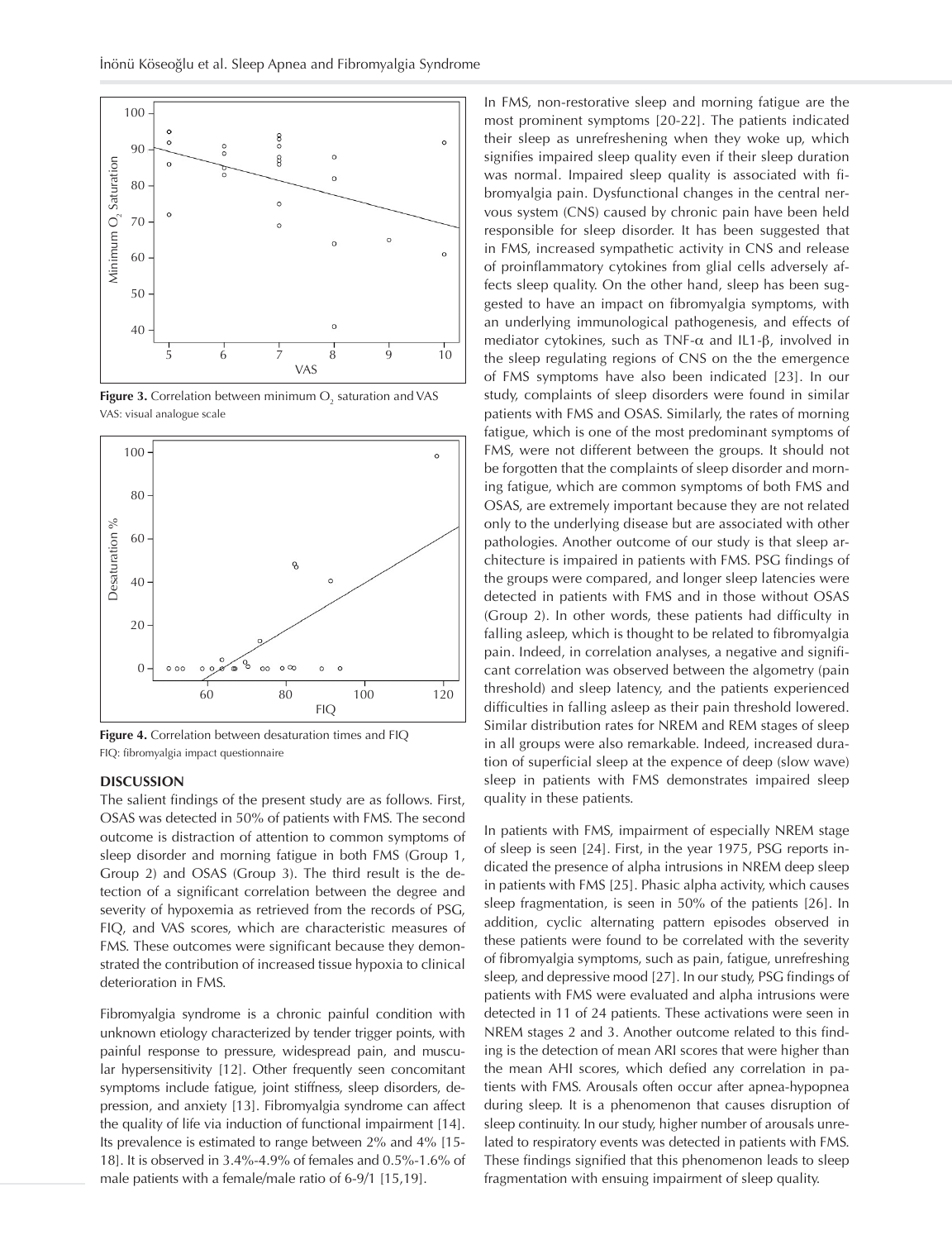In FMS, increased sympathetic activity is seen, which is sustained during the sleep period [28]. In records of actigraphy, in addition to impaired sleep pattern, increase in nighttime activity was seen similar to daytime activity [29]. In OSAS, autonomic dysfunction and increased sympathetic discharge were also observed [30]. In conclusion, both pathologies impair sleep quality and abnormally increase heart rate variability, which will lead to emergence of vitally important pathologies. Therefore, OSAS and FMS concomitancy is an extremely important association because in addition to its adverse effects on the quality of life, it contributes to the mortality rates. In our study, detection of OSAS in 50% of the patients with FMS indicates the importance of this association.

In patients with FMS, the effect of hypoxia on tensile strength of muscles was investigated. The data obtained suggested that tissue hypoxia develops because of increased capillary perfusion and increase in the demand for oxygen by muscle tissue rather than enhanced muscle strain [31]. In another study, muscle metabolism was evaluated during aerobic and anaerobic exercises and lower maximum oxygen consumption was detected in patients with FMS. Besides, in these patients, muscles used aerobic metabolism less frequently and reached anaerobic threshold earlier [32]. These outcomes emphasize tissue oxygenation in fibromyalgia. In our study, patients with FMS had severe oxygen desaturations. Another outcome of our study is the detection of a positive correlation between FIQ and desaturation times (the time interval where nocturnal oxygen saturation is below 90%) and a negative correlation between mean and minimum oxygen saturation in patients with FMS. As mean and minimum oxygen saturation drops and desaturation time increases (ie. as oxygenation deteriorates), FIQ scores increase. This result was important because it emphasized the contribution of increased tissue hypoxia with resultant muscular dysfunction to clinical deterioration. Similar correlations were also observed between VAS and average and minimum oxygen saturations. We did not evaluate the contribution of effective OSAS treatment (ie. continuos positive airway pressure, CPAP) on the improvement of symptoms in patients with FMS associated with OSAS, which constituted the most important limitation of our study. This condition was stemmed from the scarce number of patients requiring CPAP treatment. Other limitation of this study is that the data was collected from a single region and the study had a small sample size.

In conclusion, because of similar symptoms, patients with FMS should be evaluated for OSAS. Also, FMS might occur in patients with OSAS. Additional contributions of diagnosis and treatment of concomitant OSAS to the treatment of patients with FMS can be suggested. Prospective studies with larger patient population that will evaluate treatment efficacy will shed light on this subject.

**Ethics Committee Approval:** Ethics committee approval was received for this study from the ethics committee of Gaziosmanpaşa University School of Medicine.

**Informed Consent:** Written informed consent was obtained from patients who participated in this study.

**Peer-review:** Externally peer-reviewed.

**Author Contributions:** Concept - H.İ.K., A.İ., A.K.; Design - H.İ.K., A.İ.; Supervision - H.İ.K., A.K.; Resources - S.O., O.Ç., S.İ.; Materials - S.O., O.Ç., S.İ.; Data Collection and/or Processing - H.İ.K., A.İ., S.O.; Analysis and/or Interpretation - O.D., H.İ.K., A.İ., A.K., S.İ.; Literature Search - H.İ.K., A.İ., A.K., S.İ., S.O., O.Ç.; Writing Manuscript - H.İ.K., A.İ., A.K., S.İ., O.D.; Critical Review - A.K., A.İ., O.D.; Other - S.O., O.Ç., S.İ., O.D.

**Conflict of Interest:** No conflict of interest was declared by the authors.

**Financial Disclosure:** The authors declared that this study has received no financial support.

#### **REFERENCES**

- 1. Pejovic S, Natelson BH, Basta M, et al. Chronic fatigue syndrome and fibromyalgia in diagnosed sleep disorders: a further test of the 'unitary' hypothesis. BMC Neurol 2015;15:53. [\[CrossRef](https://doi.org/10.1186/s12883-015-0308-2)]
- 2. Goldenberg DL. Fibromyalgia syndrome a decade later: what have we learned? Arch Intern Med 1999;159:777-85.
- 3. Köktürk O. Obstrüktif Uyku Apne Sendromu Sonuçları. Tüberk Toraks Derg 2000;48:273-89.
- 4. Wolfe F, Smythe HA, Yunus MB, et al. The American college of rheumatology 1990 criteria for the classification of fibromyalgia. Arthritis Rheum 1990;33:160-72. [\[CrossRef\]](https://doi.org/10.1002/art.1780330203)
- 5. Moldofsky H, Lue FA, Mously C, et al. The effect of zolpidem in patients with fibromyalgia: a dose ranging, double blind, placebo controlled, modified crossover study. J Rheumatol 1996;23:529-33.
- 6. Jesse DE, Graham M. Are you often sad and depressed? Brief measures to ıdentify women at risk for depression in pregnancy. MCN Am J Matern Child Nurs 2005;30:40-5.
- 7. Ulusoy M, Sahin NH, Erkmen H. Turkish version of the Beck Anxiety Inventory: Psychometric properties. J Cogn Psychother 1998;12:163-72.
- 8. Burckhardt CS, Clark SR, Bennett RM. The fibromyalgia impact questionnaire: development and validation. J Rheumatol 1991;18:728-33.
- 9. Sarmer S, Ergin S, Yavuzer G. The validity and reliability of the Turkish version of the Fibromyalgia Impact Questionnaire. Rheumatol Int 2000;20:9-12. [[CrossRef](https://doi.org/10.1007/s002960000077)]
- 10. Iber C, Ancoli-Israel S, Chesson A, Quan SF. The AASM manual for the scoring of sleep and associated events: rules, terminology, and technical specification, 1st ed. American Academy of Sleep Medicine, Westchester, 2007.
- 11. Sleep-Related Breathing Disorders in Adults. Recommendations for Syndrome Definition and Measurement Techniques in Clinical Research. The Report of an American Academy of Sleep Medicine Task Force. Sleep 1999;22:667-89.
- 12. Wilke WS. New developments in the diagnosis of fibromyalgia syndrome: say goodbye to tender points? Cleve Clin J Med 2009;76:345-52.
- 13. Clauw DJ. Fibromyalgia. In: Hochberg MC, Silman AJ, Smolen JS, Weinblatt ME, Weisman MH; eds. Rheumatology. Mosby, Philadelphia 2004:701-11.
- 14. Wolfe F, Anderson J, Harkness D, et al. Work and disability status of persons with fibromyalgia. J Rheumatol 1997;24:1171-8.
- 15. Prins MA, Woertman L, Kool MB, Geenen R. Sexual functioning of women with fibromyalgia. Clin Exp Rheumatol 2006;24:555-61.
- 16. Ryan S, Hill J, Thwaites C, Dawes P. Assessing the effect of fibromyalgia on patients' sexual activity. Nurs Stand 2008;23:35-41. [\[CrossRef](https://doi.org/10.7748/ns.23.2.35.s54)]
- 17. Shaver JL, Wilbur J, Robinson FP, et al. Women's health issues with fibromyalgia syndrome. J Womens Health (Larchmt) 2006;15:1035-45. [\[CrossRef](https://doi.org/10.1089/jwh.2006.15.1035)]